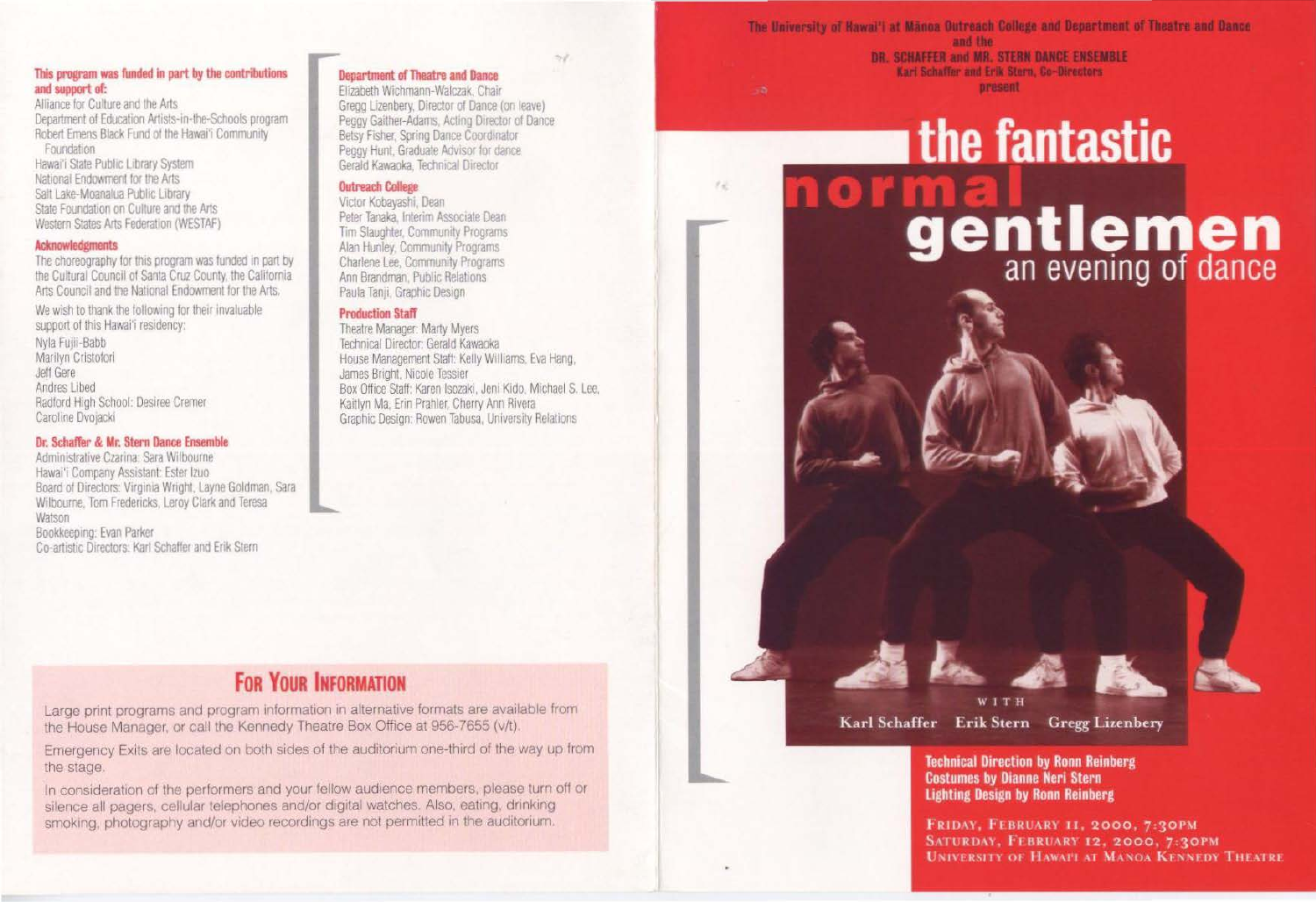# **the fantastic normal gentlemen**

#### **ABOUT THE COMPANY**

The Dr. Schaffer and Mr. Stern Dance Ensemble, cofounded by Karl Schaffer and Erik Stern, has been touring nationally since 1989. They have received dozens of grants, including a National Endowment for the Arts Choreographic Fellowship. Their work has explored many different ideas through dance, from Shakespeare to the extinction of the dinosaurs, from basketball to science. Their first show exploring mathematics and dance, Dr. Schaffer and Mr. Stem, Two Guys Dancing About Math has been performed hundreds of times in schools, concert halls, and math conferences. Members of the company also include Chris Jones and Scott Kim.

#### **This program was funded in part hy the contributions and support of:**

Alliance for Culture and the Arts Department of Education Artists-in-the-Schools program Robert Emens Black Fund of the Hawai'i Community Foundation Hawai'i State Public Library System National Endowment for the Arts Salt Lake-Moanalua Public Library State Foundation on Culture and the Arts Western States Arts Federation (WESTAF)



# **COMING EVENTS**

'·

 $-100$ 

#### **DANCE 2000: The UHM Dance Ensemble**

February 18, 19. 24, 25, 26 at 8 PM and February 27 at 2 PM, Kennedy Theatre, For Tickets call 956-7655 (v/t)

#### **Beijing Kunju Opera Theatre**

February 26 at 8:00 PM and February 27 at 2:30 PM. Hawaii Theatre, For Tickets call 528-0506

#### **Lincoln Center Jazz Orchestra with Wynton Marsalis**

March 11 at 8 PM, Blaisdell Center Arena, Tickets available at Blaisdell Center Box Office or by calling Tickets Plus at 526-4400 and at Ticket Plus Outlets at Tempo House of Music locations and at UH Campus Center

#### **Patrick BaJJ in "O'Carolan's Farwe1l to Music"**

May 27 at 7:30 PM, Orvis Auditorium, For Tickets call 956-6878

#### **Honolulu Chamber Music Series**

**Paris Piano Trio Plus Clarinet**  March 3 at 8 PM, Orvis Auditorium

**Dunsmuir Piano Quartet**  April 8 at 8 PM, Orvis Auditorium For Tickets call 956-8246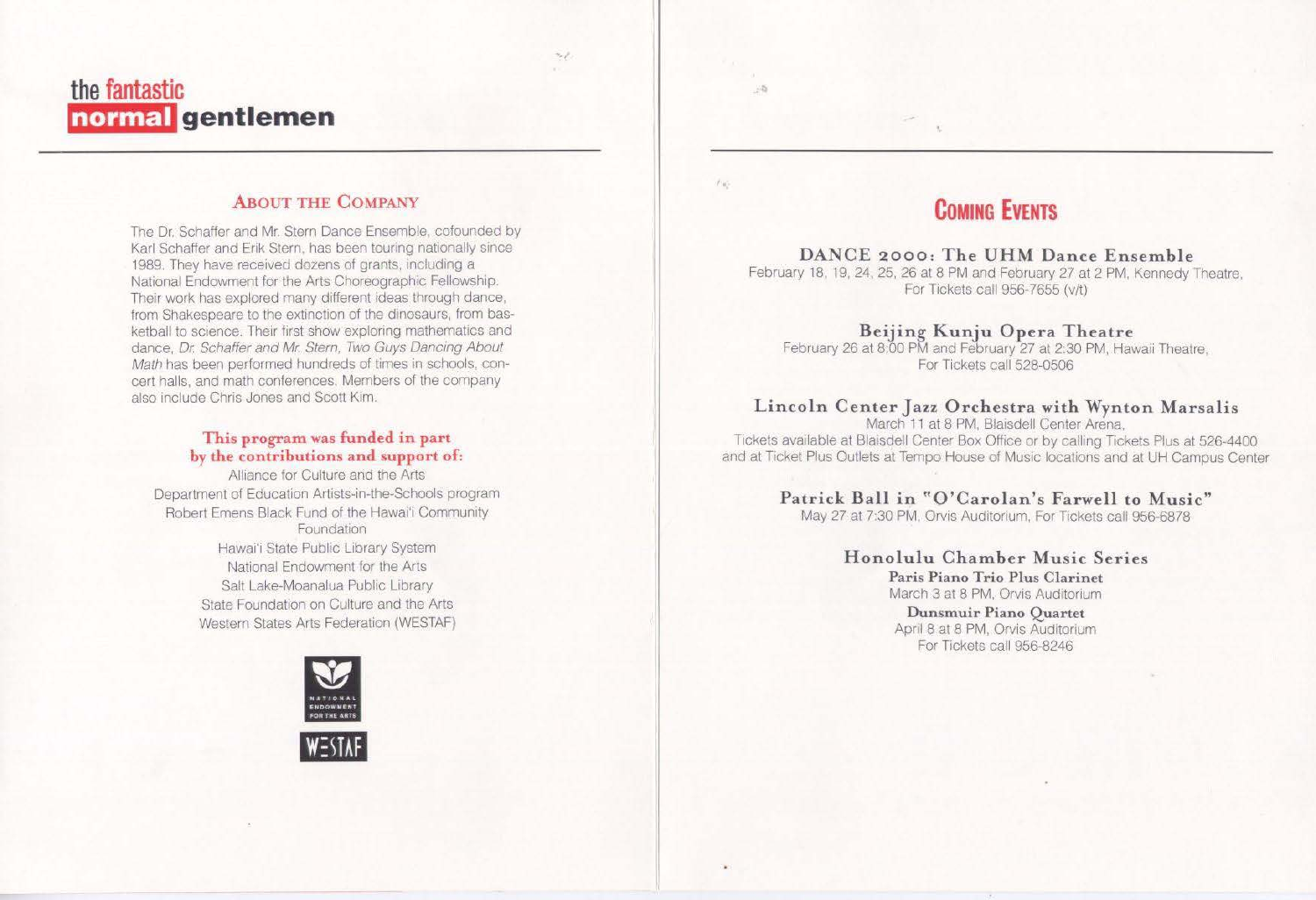# **the fantastic normal gentlemen**

# **THE COMPANY**

KARL SCHAFFER has a Ph.D. in mathematics from UC Santa Cruz, and began dancing over twenty years ago with Southern Danceworks in Birmingham. He currently teaches mathematics at De Anza College in California and teaches dance freelance.

ERIK STERN has a BA in Biology from UC Santa Cruz and an MFA in dance from Cal Arts. He performed with Tandy Beal and Company for ten years and is an Associate Professor at Weber State University in Utah, where he is the Endowed Artist in the College of Arts and Humanities from 1999-2002.

CRECC UZENBERY IS the Director of Dance at the Department of Theatre and Dance at the University of Hawai'i at Mănoa. After attending the University of Utah, he became a principal dancer with the original Utah Repertory Dance Theatre, cofounded the Bill Evans Dance Company, and taught for the Jose Limon Studio in New York. His widely traveled solo concert Men Dancing features work by diverse male choreographers.

RONN REINBERG received a degree in Law from UCLA in 1975. He has been a Technical Director and Lighting Designer since 1980, working with New Music Works, Shakespeare Santa Cruz, the Cabrillo College Dance Department, and touring internationally with Tandy Beal & Company. He has also worked extensively as a commercial lighting designer. He retired as Theater Manager at Cabrillo College in 1998, and has worked with Schaffer and Stern since 1986.

DIANE NERI STERN, after graduating with a B.A. in Technical Theater and Design, freelanced as a costume and set designer from 1980 to 1986. working for Actors Theater of Santa Cruz. Tandy Beal & Company Sara Wilbourne. Huey Lewis and the News. and numerous others. She currently lives in Ogden Utah, and is the Director of Cultural Affairs at Weber State University. She and Mr. Stern have two beautiful sons.

#### **ABOUT THE CHOREOGRAPHERS FOR GREGG LIZENBERY'S SOLOS**

'·

 $-5$ 

DANIEL NAGRIN (1917- ). Nagrin's dance career spans over five decades, from the world of film, television, and Broadway (where he was once voted Best Male Dancer, to his best known work as a solo concert performer. Having been called "the great loner of American dance," Mr. Nagrin has been probing and developing the solo form since 1948. He is famous for creating dances that paint full-length portraits with the unerring hand of a master. He has toured the U.S., Europe and the Pacific. His first book, How to Dance Forever has become a handbook bible for many in the dance profession. Retirement from Arizona State University has opened time for more concentrated work writing on dance and resuming a more active touring schedule-doing workshops, lecture demonstrations and master classes.

DONALD MCKAYLE (1930- ) is an internationally known director, choreographer, and writer. Early in his career he performed with Martha Graham, Anna Sokolow, and Merce Cunningham. He has received five Tony nominations, an Emmy nomination, the Samuel H. Scripp/American College Dance Festival Award for lifetime achievement in Modern Dance, and numerous national and international awards for his outstanding accomplishments and contributions to dance. Mr. McKayle is the only creative artist to ever receive the Distinguished Faculty Lectureship Award for Research from the Academic Senate of the University of California, Irvine. He is one of the most successful creators of dance in the twentieth century with credits in commercial theatre, film, television and the concert stage.

**and woman of Or. Schaffer & Mr. Stern** 

**the men**